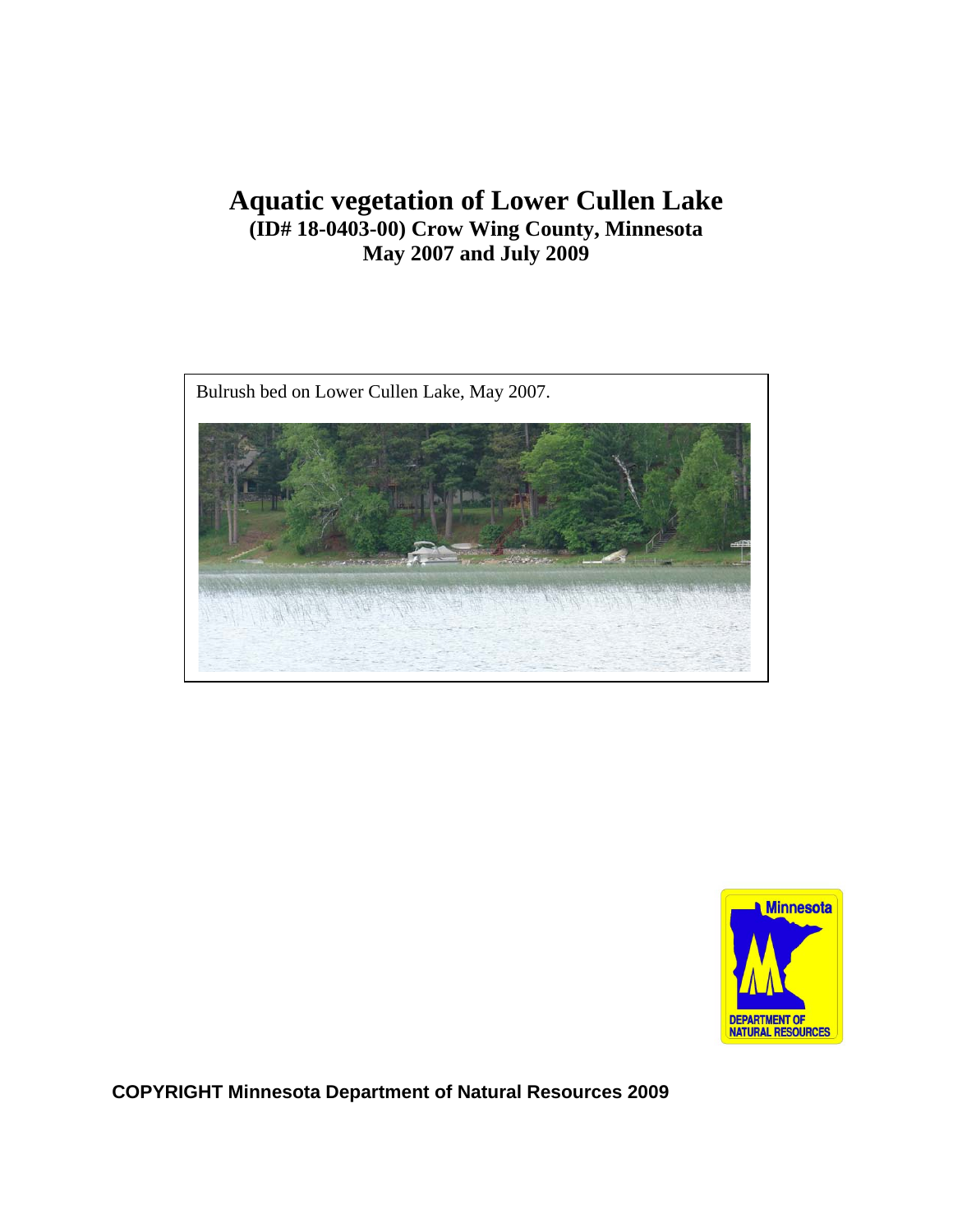Aquatic Vegetation of Lower Cullen Lake, May 2007 and July 2009

**Report by**: Donna Perleberg and Stephanie Loso Minnesota Department of Natural Resources Division of Ecological Resources 1601 Minnesota Dr. Brainerd, MN 56401 218.833.8727 [donna.perleberg@state.mn.us](mailto:donna.perleberg@state.mn.us)

#### **Lake sampling (2009):**

Dan Swanson, Invasive Species Specialist Ben Burggraff, Student Worker Kevin Mortensen, Student Worker

#### **Lake sampling (2007):**

Donna Perleberg, Aquatic Plant Ecologist Stephanie Loso, Aquatic Biologist Brent Vacinek, Intern Rachel Bulman, Intern

**Emergent plant mapping (2003):** Brainerd Area Fisheries staff

### **A note to readers:**

Text that appears in blue underline is a hypertext link to a web page where additional information is provided. If you are connected to the Internet, you can click on the blue underlined text to link to those web pages.

#### **This report should be cited as:**

Perleberg, D. and S. Loso. 2009. Aquatic vegetation survey of Lower Cullen Lake, Crow Wing County, Minnesota, 2007 and 2009. Minnesota Department of Natural Resources, Ecological Resources Division, 1601 Minnesota Dr., Brainerd, MN 56401. 9 pp.

#### **This report is also available online at:**

[http://www.dnr.state.mn.us/eco/pubs\\_aquatics/veg\\_reports.html](http://www.dnr.state.mn.us/eco/pubs_aquatics/veg_reports.html)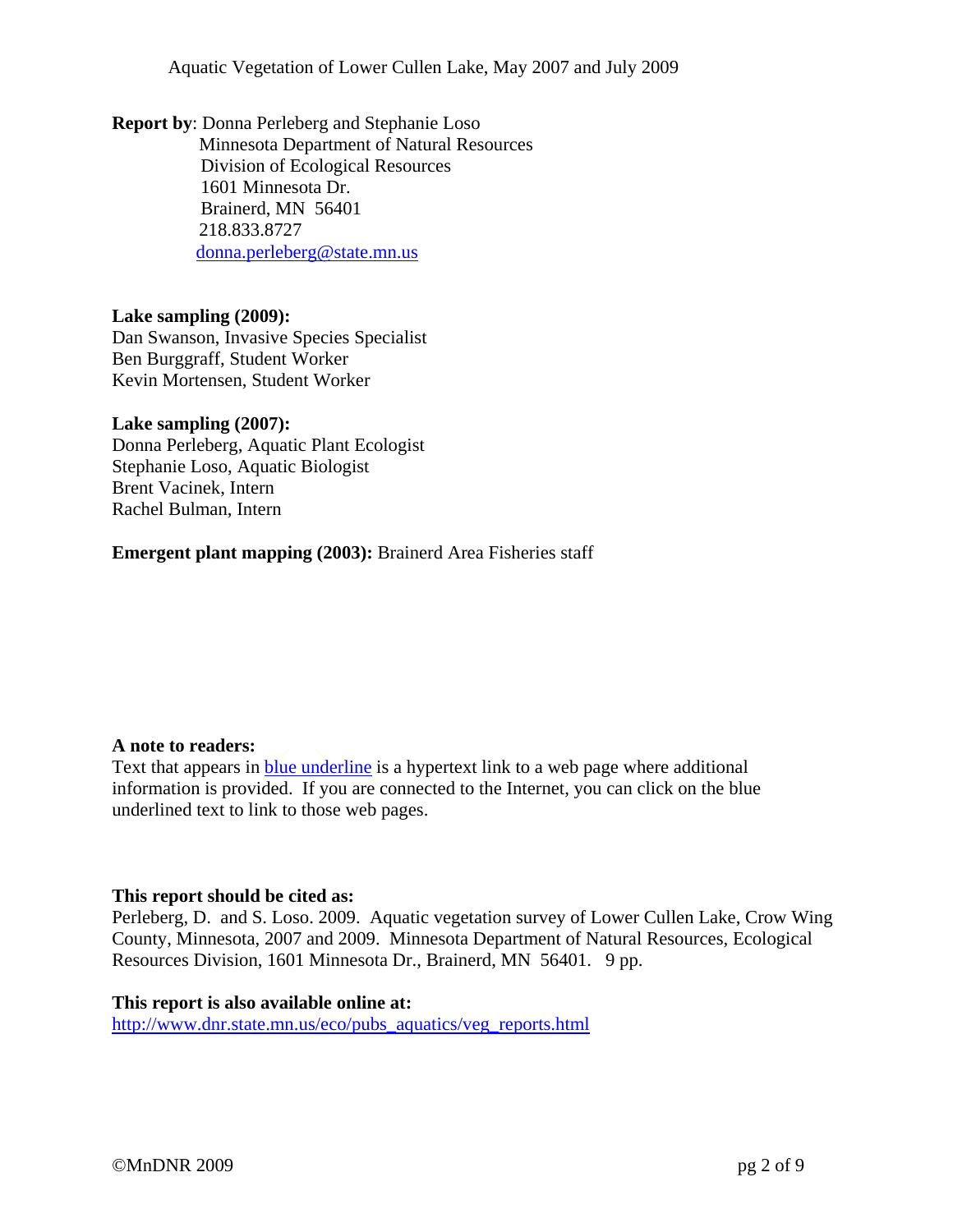## **Summary**

Lower Cullen Lake supports abundant and diverse aquatic plant communities. A total of 27 native aquatic plant taxa were recorded including five emergent, two floating-leaved and 22 submerged plants. The non-native species, curly-leaf pondweed (*Potamogeton crispus*) was identified during both survey years.

Submerged plants were found to a depth of 20 feet in 2007 and to 17 feet in 2009 and in both years plant occurrence was sparse (<20%) beyond the depth of 15 feet.

In 2007 and 2009, the most common submerged plants were native taxa and included muskgrass (*Chara* sp.), northern watermilfoil (*Myriophyllum sibiricum*), coontail (*Ceratophyllum demersum*), flat-stem pondweed (*Potamogeton zosteriformis*). Several native species were present in greater frequency in 2009 and this is likely because the 2009 survey was conducted in July, during peak growth of native plants. One native species, Fries' pondweed (*Potamogeton friesii*) decreased in frequency from 25% in 2007 to 4% in 2009.

The non-native species, curly-leaf pondweed (*Potamogeton crispus*) was found at scattered locations in the lake in both years. It occurred with a frequency of 17% in May 2007 (during peak growth) and 6% in July 2009 (past peak growth). In both years it occurred to a depth of 13 feet and reached maximum growth in 6 to 10 feet depth zone in May 2007.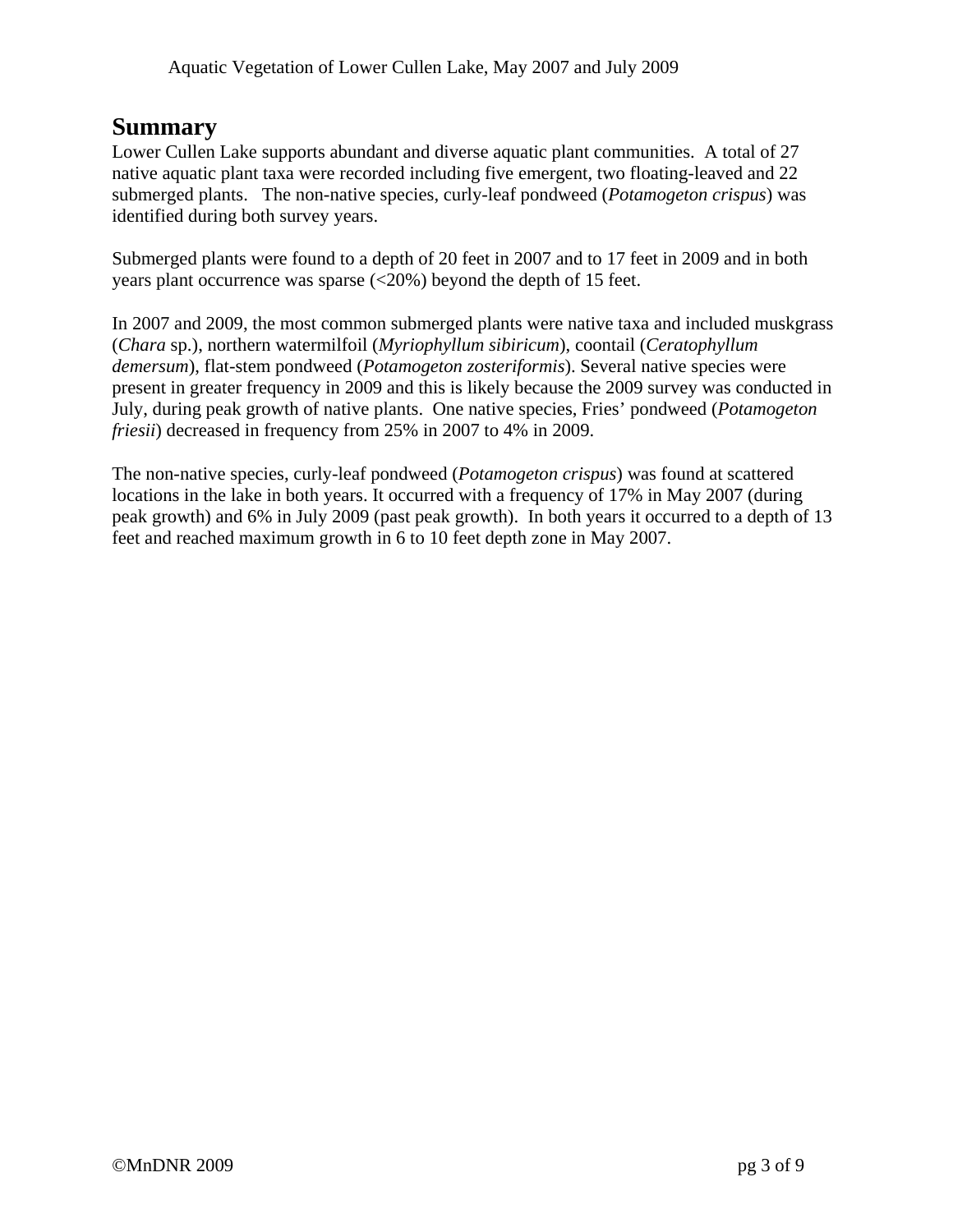## **Introduction**

Lower Cullen Lake is part of a chain of lakes in Crow Wing County, north-central Minnesota. It receives flow from Upper and Middle Cullen lakes and outlets to the Gull Lake chain of lakes. This 512 acre lake is classified as mesotrophic, or moderately nutrient enriched. It has a maximum depth of 39 feet and about 35% of the lake is shallow (less than 15 feet in depth). Water clarity is good with an average summer [Secchi disc](http://www.pca.state.mn.us/water/secchi-slideshow.html) reading of 13 feet (MPCA, 2008).

All three lakes (Upper, Middle and Lower) in the Cullen Lake chain support diverse native plant communities. During a Spring 2007 vegetation survey of these lakes, a total of 39 native aquatic plant taxa were recorded, including 22 submerged taxa.

The non-native, submerged plant, curly-leaf pondweed (*Potamogeton crispus*) occurs in all three lakes but at relatively low frequency. In May and early June, 2007, it occurred with a frequency of 11% in Upper Cullen Lake, 1% in Middle Cullen Lake, and 17% in Lower Cullen Lake (Perleberg 2007). In 2009, the Cullen Lake Association arranged for herbicide application to known areas of curly-leaf pondweed in Lower Cullen Lake.

### **Objectives**

The late May 2007 survey provides quantitative data on the curly-leaf pondweed population and native plants. The July 2009 survey provides additional data on native plants and can be used to assess potential impacts of the 2009 herbicide application on native plants. Because the July 2009 survey was conducted after curly-leaf pondweed naturally dies back, the data cannot be used to assess the effectiveness of the 2009 herbicide application.

## **Methods**

A point-intercept vegetation survey of Lower Cullen Lake was conducted on May 24 and 30, 2007 and was repeated on July 29 and 30, 2009. Detailed methods are described in Perleberg, 2007. Survey points were spaced 65 meters apart, resulting in about one survey point per acre. During the 2007 survey, surveyors infrequently found vegetation beyond a depth of 15 feet and therefore sampled all survey points between shore and 20 feet and only a selected number of points in deeper water. A total of 273 sites were surveyed in 2007 and 271 sites were surveyed in 2009 (Figure 1). Only 244 sites were surveyed in both years and only those sites were used in frequency calculations.

### *Example:*

In Lower Cullen Lake there were 244 samples sites in the 0-20 feet depth that were surveyed in 2007 and 2009.

In 2007, muskgrass (*Chara* sp.) occurred in 92 of those sites. Frequency = 38% In 2009, muskgrass (*Chara* sp.) occurred in 117 of those sites. Frequency = 48%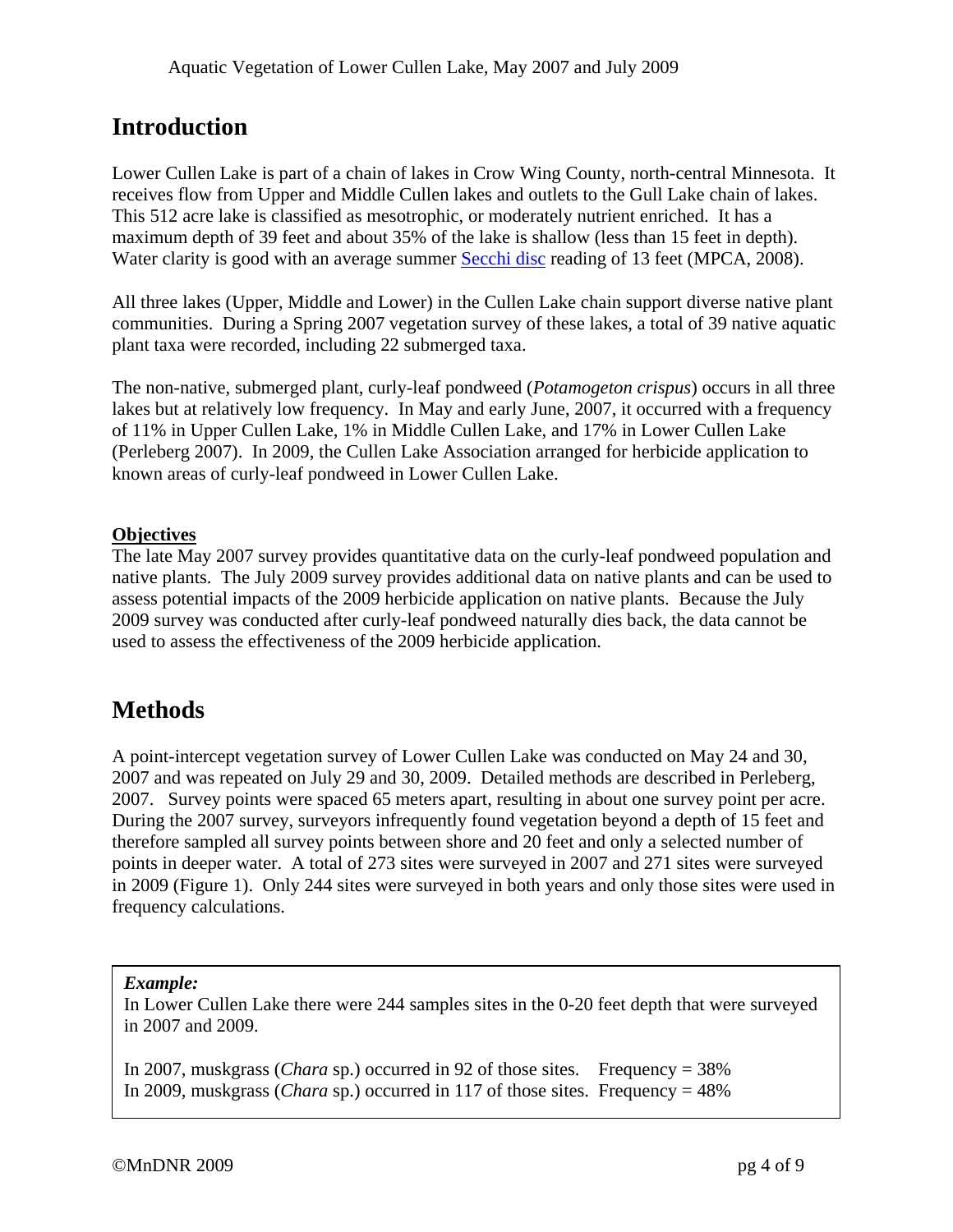

# **Results/ Discussion**

### **Number and types of plants recorded**

A total of 27 native aquatic plant taxa were recorded in Lower Cullen Lake including five emergent, two floating-leaved and 20 submerged plants (Table 2). Some taxa that were present at low frequencies were not located in both survey years; these taxa may likely have been present in both years but not detected due to low frequency. Water celery (*Vallisneria americana*) was not found in May 2007 and occurred in 12% of the 2009 sites (Table 2). Water celery exhibits a strong seasonal growth pattern with optimal growth in mid to late summer and likely had not yet begun growth when the May 2007 survey was conducted.

The non-native species, curly-leaf pondweed (*Potamogeton crispus*) was identified during both years.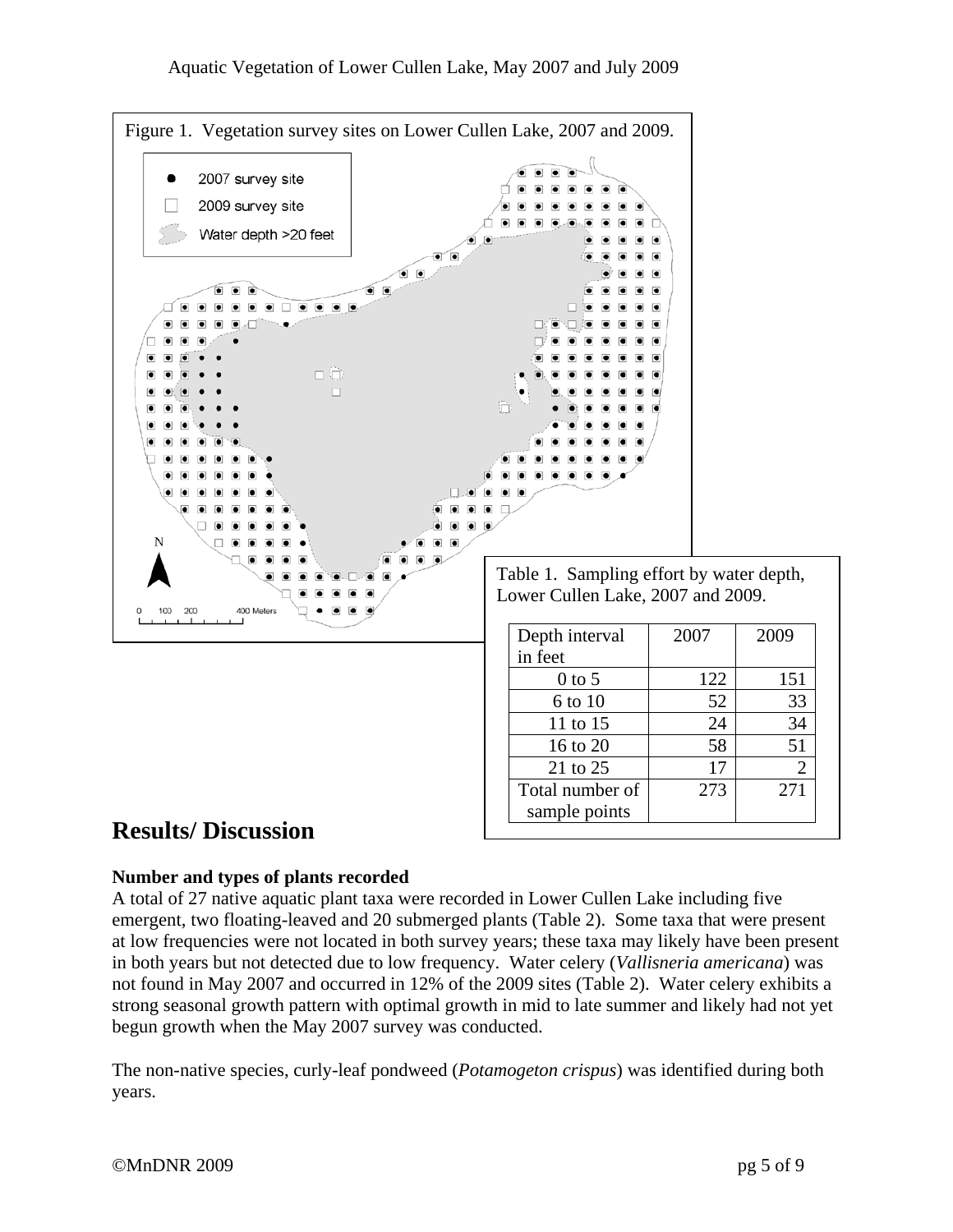| Table 2. Frequency of aquatic plants in Lower Cullen Lake, May 2007 and July 2009. |                         |                        |                                    |                                                |                |
|------------------------------------------------------------------------------------|-------------------------|------------------------|------------------------------------|------------------------------------------------|----------------|
| <b>Life Form</b>                                                                   | <b>Common Name</b>      |                        | <b>Scientific Name</b>             | <b>Frequency of</b><br>occurrence<br>$(N=244)$ |                |
|                                                                                    |                         |                        |                                    | 2007                                           | 2009           |
| SUBMERGED                                                                          | <b>Muskgrass</b>        |                        | Chara sp.                          | 38                                             | 48             |
|                                                                                    | Northern watermilfoil   |                        | Myriophyllum sibiricum             | 28                                             | 22             |
|                                                                                    | Coontail                |                        | Ceratophyllum demersum             | 27                                             | 30             |
|                                                                                    | Fries' pondweed         |                        | Potamogeton friesii <sup>1</sup>   | 25                                             | $\overline{4}$ |
|                                                                                    | Flat-stem pondweed      |                        | Potamogeton zosteriformis          | 20                                             | 18             |
|                                                                                    | Curly-leaf pondweed     |                        | Potamogeton crispus                | 17                                             | 6              |
|                                                                                    | Broad-leaf<br>pondweeds | White-stem pondweed    | Potamogeton praelongus             | 11                                             | 10             |
|                                                                                    |                         | Illinois pondweed      | Potamogeton illinoensis            | 5                                              | 6              |
|                                                                                    |                         | Large-leaf pondweed    | Potamogeton amplifolius            | 3                                              | $\overline{2}$ |
|                                                                                    |                         | Clasping-leaf pondweed | Potamogeton richardsonii           | $\overline{2}$                                 | 12             |
|                                                                                    |                         | Variable pondweed      | Potamogeton gramineus              | $\mathbf{1}$                                   | 1              |
|                                                                                    | Canada waterweed        |                        | Elodea canadensis                  | $\overline{7}$                                 | 10             |
|                                                                                    | Water stargrass         |                        | Zosterella dubia                   | 6                                              | $\overline{3}$ |
|                                                                                    | White water buttercup   |                        | Ranunculus aquatilis               | $\mathbf{1}$                                   | $\overline{3}$ |
|                                                                                    | Sago pondweed           |                        | Stuckenia pectinata                | $\mathbf{1}$                                   | 11             |
|                                                                                    | Water moss              |                        | Not identified to genus            | $\mathbf{1}$                                   | $-$            |
|                                                                                    | Bushy pondweed          |                        | Najas flexilis                     | $\leq$ 1                                       | 8              |
|                                                                                    | Robbin's pondweed       |                        | Potamogeton robbinsii              | $\leq$ 1                                       | $-$            |
|                                                                                    | Water marigold          |                        | Megaladonta beckii                 | $\leq$ 1                                       | $\overline{2}$ |
|                                                                                    | Water celery            |                        | Vallisneria americana              | Ц.,                                            | 12             |
|                                                                                    | Stonewort               |                        | Nitella sp.                        | $-$                                            | $\mathbf{1}$   |
| <b>FLOATING</b>                                                                    | White waterlily         |                        | Nymphaea odorata                   | $\mathbf{1}$                                   | $\mathbf{1}$   |
|                                                                                    | Yellow waterlily        |                        | Nuphar variegata                   | $\leq$ 1                                       | $\overline{2}$ |
| <b>Emergent</b>                                                                    | <b>Bulrush</b>          |                        | Schoenoplectus acutus <sup>2</sup> | $\overline{7}$                                 | 11             |
|                                                                                    | Wild Rice               |                        | Zizania palustris                  | $\overline{4}$                                 | 5              |
|                                                                                    | Needlegrass             |                        | Eleocharis sp.                     | $\overline{2}$                                 | $\mathbf{1}$   |
|                                                                                    | Arrowhead               |                        | Sagittaria latifolia               | $\leq$ 1                                       | $-$            |
|                                                                                    | <b>Burreed</b>          |                        | Sparganium sp.                     | $\leq$ 1                                       | $<$ 1          |
|                                                                                    |                         |                        |                                    |                                                |                |

Frequency of occurrence = percent of sample sites within the shore to 20 ft water depth zone in which a species occurred.  $---$  = not recorded during survey

*1 Potamogeton Friesii* was positively identified but there may have been one or more additional "narrow-leaf" pondweed species present that were grouped with this species. *2 Schoenoplectus acutus* was positively identified but there may have been one or more additional "bulrush" species present

that were grouped with this species

### **Plant abundance and distribution**

In both years, submerged plants were most frequent in the 0 to 15 feet depth zone, where at least 90% of the sites contained plants. Submerged plants were found to a maximum depth of 20 feet in 2007 and to 17 feet in 2009 (Figure 3). However, in both years, within the depth zone of 16 to 20 feet, less than 20% of the sites contained plants.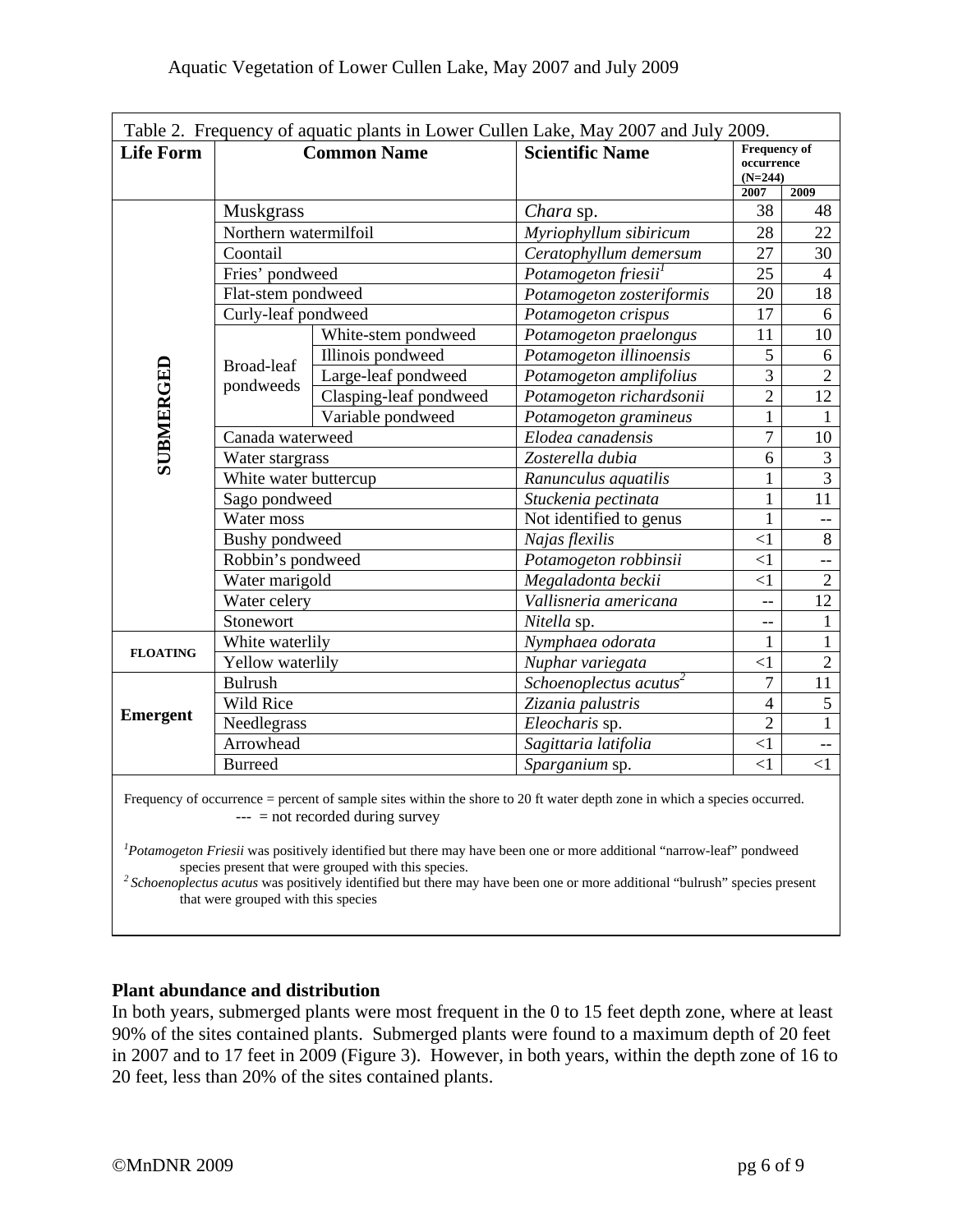

**water depth (ft)**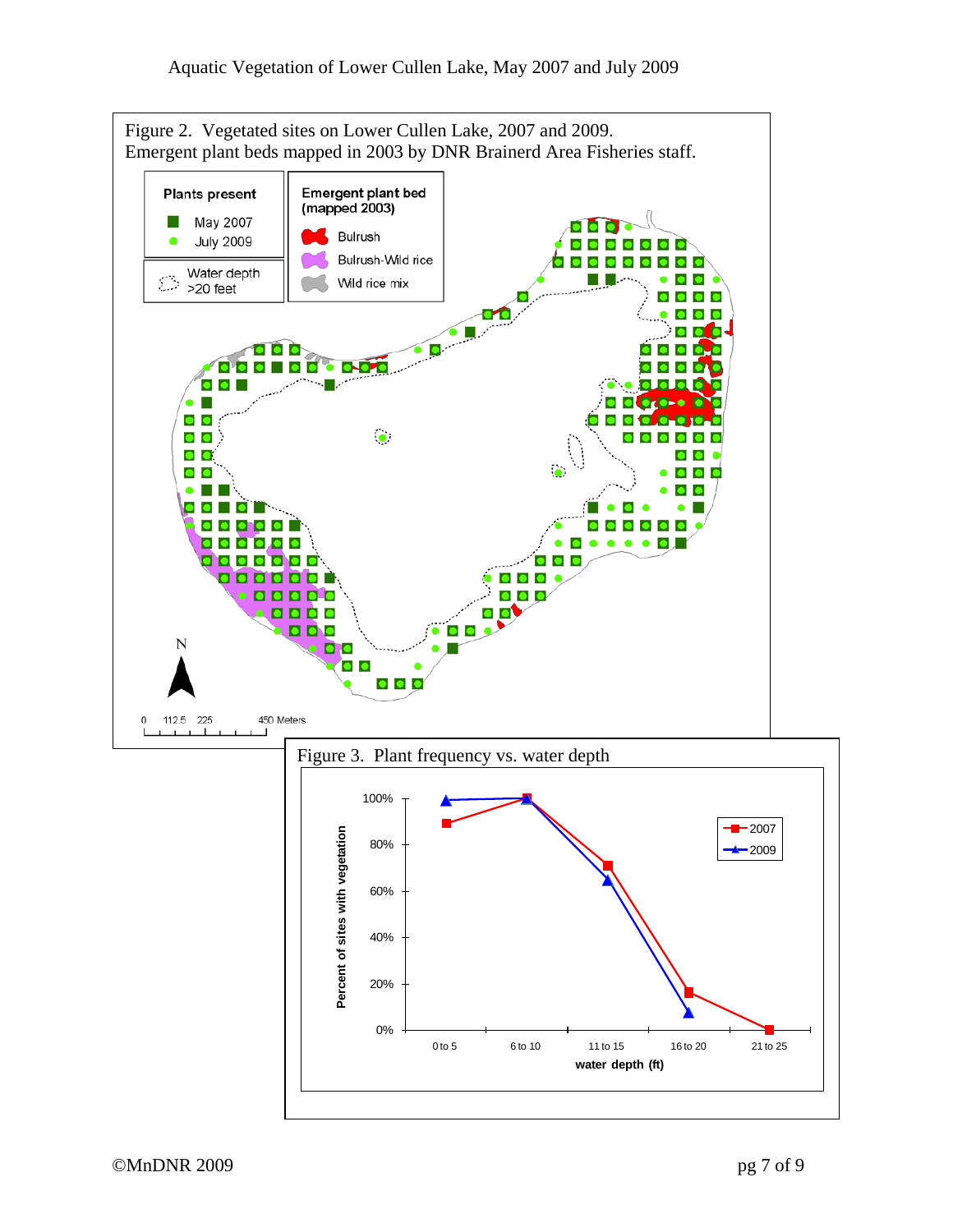### Aquatic Vegetation of Lower Cullen Lake, May 2007 and July 2009

### **Common native submerged species**

There were four native plants that were common (occurring in at least 15% of the sites) in both 2007 and 2009: muskgrass (*Chara* sp.) northern watermilfoil (*Myriophyllum sibiricum*), coontail (*Ceratophyllum demersum*), and flat-stem pondweed (*Potamogeton zosteriformis*) (Table 2). Muskgrass dominated the shallow (0-5 feet) depth zone and coontail was the most common plant in depths greater than 10 feet (Figure 4).

Fries' pondweed (*Potamogeton friesii*) was frequent in 2007 and was found in 25% of the sites. However, by 2009, it was present in only 4% of the sites (Table 2).